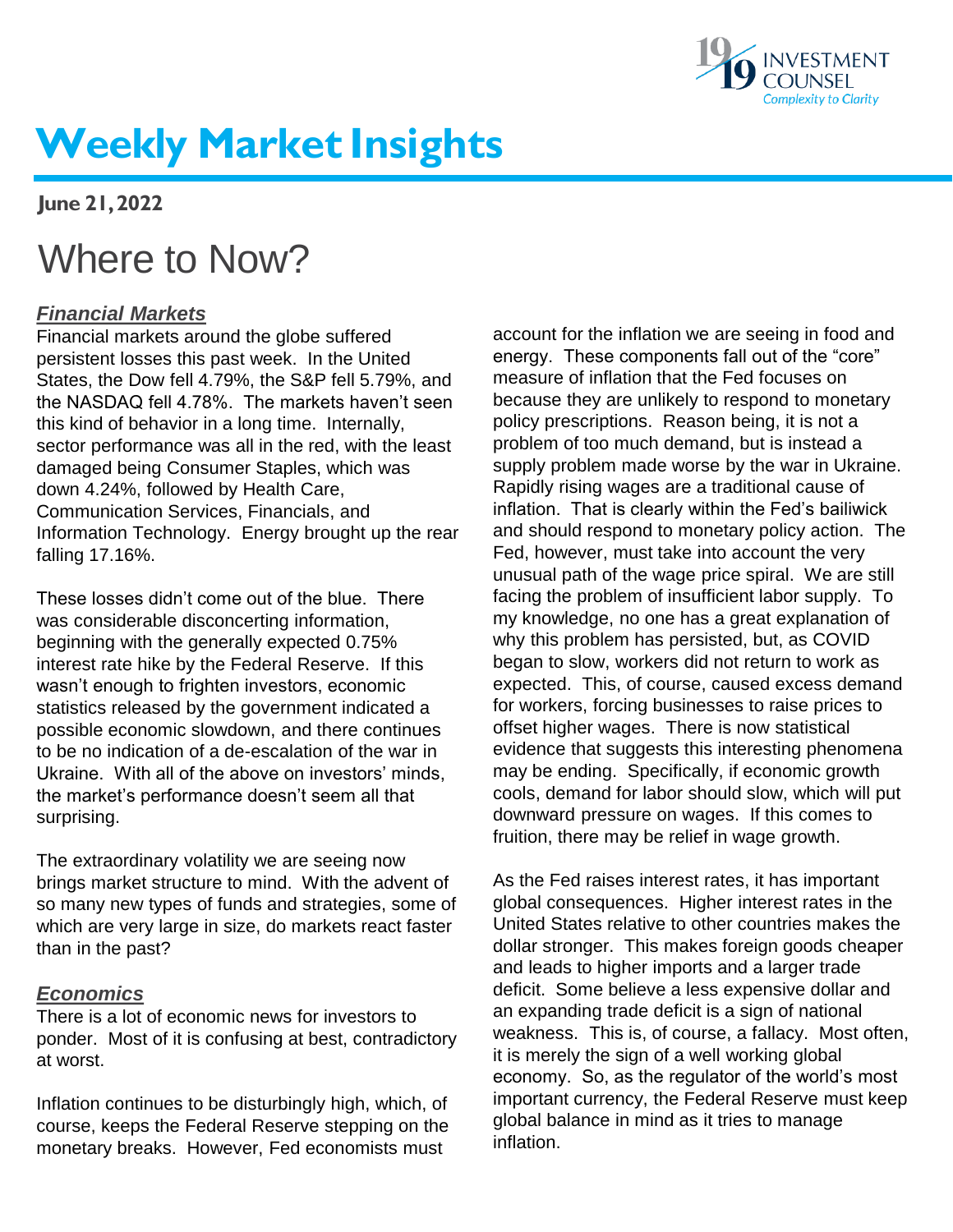

# **Weekly Market Insights**

### *Conclusion*

Today's note may seem very disconcerting, but it should not be, really. When the economy overheats and the Fed begins to hike interest rates in order to control inflation, it is always frightening to investors, business leaders, and consumers. This time, there are two more unpredictable dynamics that make it more distressing—COVID and the Ukraine war. The COVID situation appears to be improving as an economic problem. Alas, the war in Ukraine has not improved and is a great unknown. If the energy supply starts to improve, and wheat reaches consumers, the economic difficulties will be much easier to solve.

The current environment can lead to great opportunities. The global economy is in need of modernization, particularly a modernization of trade regulation. Countries like the United States have an opportunity to improve infrastructure and correct some outdated problems. Perhaps a Bretton Woods meeting aimed at trade rather than monetary policy could be organized.

Any or all of these will take time, but the world's most influential countries must come to grips with the seemingly global political angst.

> Michael Olin Clark Senior Advisor [moclark@1919ic.com](mailto:moclark@1919ic.com)

Ryan Schutte, CFA, CFP**®**  Investment Associate [rschutte@1919ic.com](mailto:rschutte@1919ic.com)

Abigail McKenna Senior Portfolio Associate [amckenna@1919ic.com](mailto:amckenna@1919ic.com)